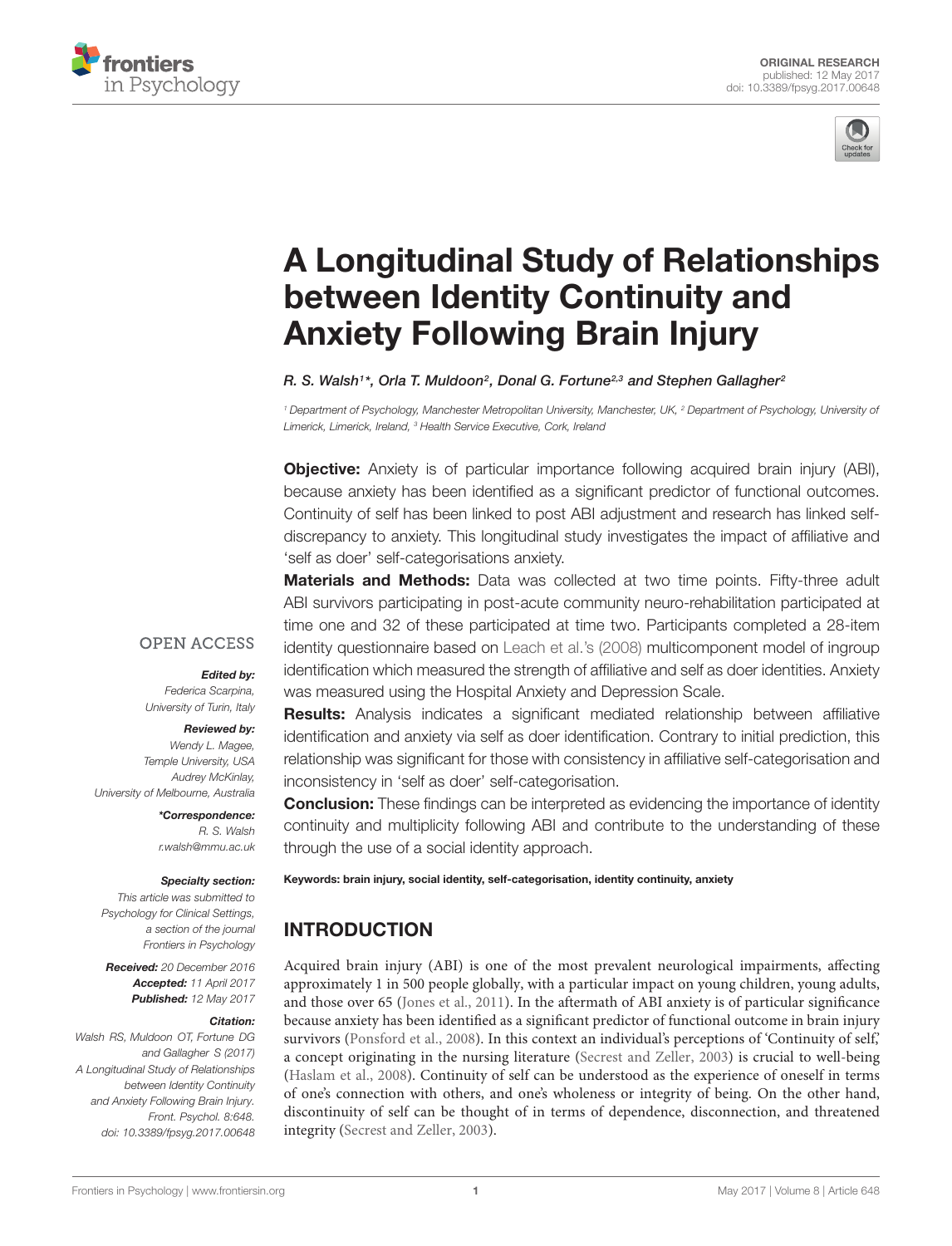The concept of continuity of self is one which has been usefully applied in a relational approach to rehabilitation [\(Bowen](#page-7-5) [et al.,](#page-7-5) [2010\)](#page-7-5). Extending this line of thought, the concept of self-continuity may provide a focal point where meaning, belonging, and doing can be understood as coming together. Furthermore, this coming together of meaning, belonging, and doing may be fundamental to mental health, specifically anxiety, following ABI [\(Bowen et al.,](#page-7-5) [2010\)](#page-7-5). Previous research has shown that higher levels of pre to post injury self-discrepancy (i.e., 'who I am now' vs. 'who I was before my injury') are associated with higher levels of anxiety in survivors of traumatic brain injuries [\(Cantor et al.,](#page-7-6) [2005\)](#page-7-6). In contrast to self-discrepancy, continuity of self, defined as the experience of oneself as continuous with 'who I was before' [\(Secrest and Zeller,](#page-7-3) [2003,](#page-7-3) p. 244) has been linked to adjustment following traumatic brain injury [\(Bowen](#page-7-5) [et al.,](#page-7-5) [2010\)](#page-7-5). The research presented in this paper applies a specific framework for understanding identity and selfhood, that of the social identity approach, to a longitudinal investigation of relationships between self-categorisation, continuity of self, and anxiety following ABI.

The social identity approach is a psychological metatheory incorporating social identity theory (SIT) and self-categorisation theory (SCT; [Haslam et al.,](#page-7-7) [2011\)](#page-7-7). It is an approach particularly well-suited to application in the study of ABI because it focuses on the 'we's' that individuals ascribe to. Moreover, it focuses on how it is that when individuals self-categorize as members of a particular group they understand themselves as part of a 'we' that interacts with 'others.' Social identity was defined by [Tajfel](#page-7-8) [\(1982\)](#page-7-8) as a person's knowledge that they belong to given social groups and that membership of these groups has emotional and value significance for them. SCT has a focus on the shift behind individuals' self-categorisation as distinct individuals to self-categorisation as members of collective groups. SCT is focused on how 'we' behave and how 'others' behave toward 'us' as a consequence of our group memberships, of our social identities [\(Walsh et al.,](#page-7-9) [2012\)](#page-7-9).

The social identity approach holds a unique perspective. Whereas analysis generally begins with the 'the individual in the group,' social identity analysis begins with the group in the individual [\(Reicher et al.,](#page-7-10) [2010\)](#page-7-10). Building on this perspective the present study investigates how social identities, evidenced by participants self-categorisations might impact anxiety following ABI. In particular, it will build on previous research that distinguishes between self-categorisations based on belonging (affiliative identities; e.g., family and national identities) and self-categorisations based on participation in meaningful activity (self as doer identities; e.g., occupational and sporting identities - 'I am a farmer,' 'I am a golfer'; [Walsh](#page-7-11) [et al.,](#page-7-11) [2014\)](#page-7-11). Self-categorisation refers to the individual selfassignations that people make based on the social groups that they belong to. Self-categorisations matter because they provide the psychological basis for identification and its consequences,<sup>[1](#page-1-0)</sup> including for example symptom appraisal and response, health related norms and behaviors and clinical outcomes [\(Haslam](#page-7-12)

[et al.,](#page-7-12) [2009\)](#page-7-12). In the majority of contexts, identities structure what people do, what they think and what they can achieve [\(Haslam,](#page-7-13) [2014\)](#page-7-13).

Given we understand that membership of social groups is a fundamental base on which individuals construct their sense of self, it is not a person's nominal group memberships that need to be considered by researchers but their subjective self-categorisations [\(Haslam,](#page-7-13) [2014\)](#page-7-13). Meaning is fundamental. As such researchers, and clinicians need to attend to how people understand themselves. In order to achieve this we followed the advice of [Ashmore et al.](#page-7-14) [\(2004\)](#page-7-14). [Ashmore et al.](#page-7-14) [\(2004\)](#page-7-14) highlight the importance of self-categorisation and advise researchers to provide respondents with the opportunity to answer open ended questions about their group memberships. The approach advocated by [Ashmore et al.](#page-7-14) [\(2004,](#page-7-14) p. 86) ensures that participants are referring to the phenomenologically 'correct' social category in their responses.

[Secrest and Zeller](#page-7-3) [\(2003\)](#page-7-3) report that identity discontinuity in stroke survivors was experienced as a threat to integrity whereas continuity of self was associated with an experience of integrity of being. Tying this continuity of self to mental health, [Sani](#page-7-15) [et al.](#page-7-15) [\(2008\)](#page-7-15) suggest that when individuals have a coherent, collective, self-understanding there are positive consequences for psychological well-being.

Therefore, given the associations between identity (dis)continuity and well-being, in this study we explore the impact of self-categorisation, and of the (in)consistency across time of these self-categorisations, in those affected by ABI. We also examine whether strength of identification with two distinct types of self-categorisations, those related to inclusion in social groups and those contingent on engagement with activity [\(Walsh](#page-7-9) [et al.,](#page-7-9) [2012\)](#page-7-9), impacts on levels of anxiety.

Identity or 'self' can be understood as a dynamic process [\(Simon,](#page-7-16) [2004\)](#page-7-16). For each of us, knowing who we are, where we have come from, and feeling an inner sense of personal and collective continuity across time is fundamental to our individual and collective well-being [\(Sani et al.,](#page-7-15) [2008\)](#page-7-15). Previous research into identity and ABI has looked at the discrepancy between pre and post injury selves. This line of inquiry indicates that brain injury is often accompanied by a feeling of discrepancy between 'who I am now' and 'who I was before the injury' [\(Cantor et al.,](#page-7-6) [2005\)](#page-7-6) that is in turn related to affective disorder. But what of consistency and change regarding self-categorisation in the post-injury self? [Gracey](#page-7-17) [et al.](#page-7-17) [\(2008\)](#page-7-17) concluded that, in part at least, ABI survivors make sense of themselves in terms of the meanings attached to social activities that they engage in and that are significant to them after their injury. In a similar vein, [Douglas](#page-7-18) [\(2012\)](#page-7-18) reported that when ABI survivors engaged in meaningful social activity, this engagement supported social identity construction with knock on effects for affective well-being. Further, in previous cross-sectional research, a differential impact of the type of identifications arising from affiliative (or belonging) identities (such as family) and social identities that build around participation in meaningful vocational and leisure activities was observed in those recovering from ABI [\(Walsh et al.,](#page-7-11) [2014\)](#page-7-11).

<span id="page-1-0"></span><sup>&</sup>lt;sup>1</sup>[The specific questions used to elicit affiliative and 'self as doer' self-categorisations](#page-7-12) [are provided in the Section "Materials and Methods."](#page-7-12)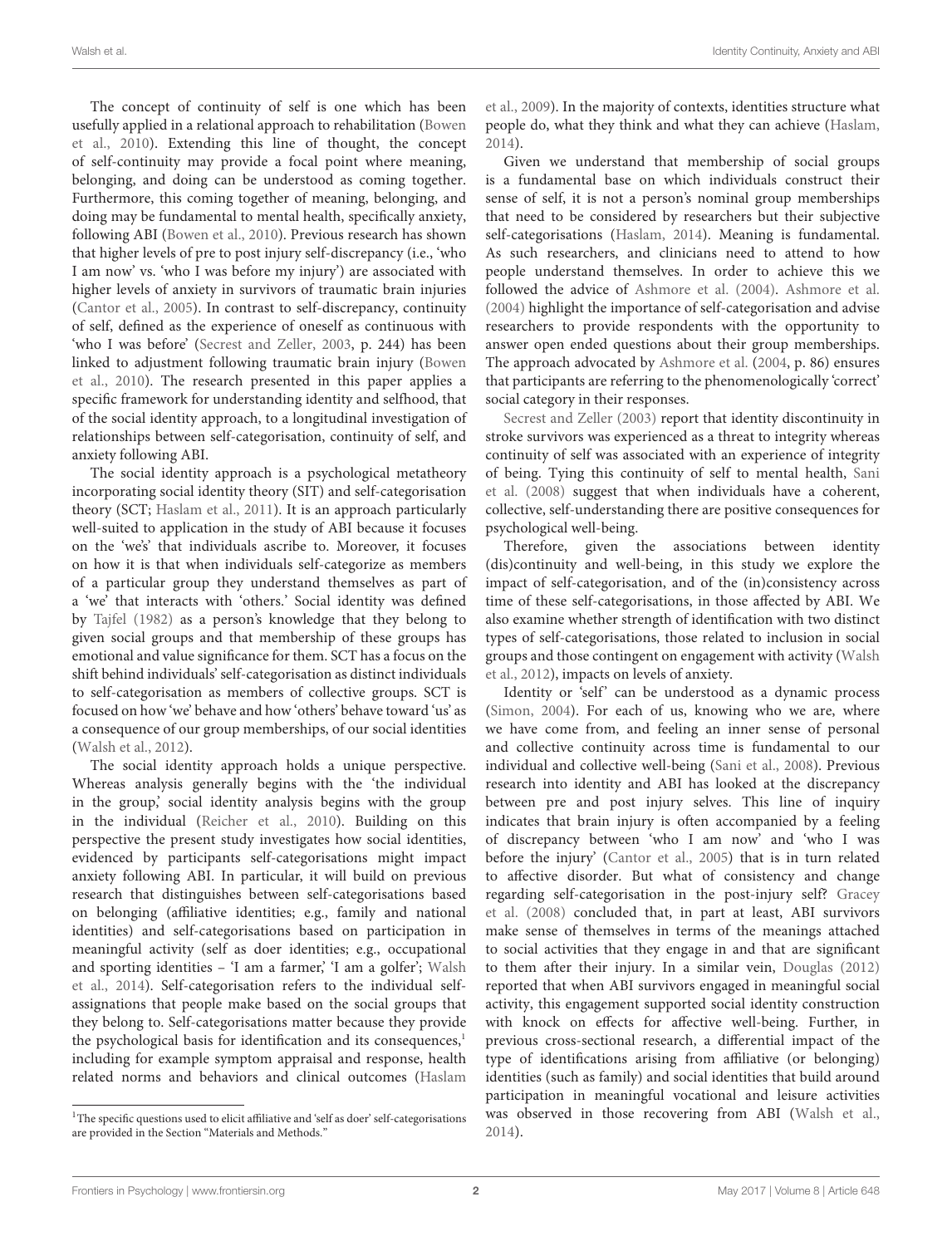In the context of ABI, relationships between self-categorized identifications, the consistency of these self-categorisations, and outcome have not, as yet, been investigated. We hypothesize that a key variable is whether or not people are consistent in their self-categorisations over time. Based on the existing literature, we hypothesized that consistency in self-categorisation would indicate identity continuity and be inversely related to anxiety. To illustrate this with a concrete example our suggestion was that those who consistently identified strongly with their families would have an identity base which would allow them to engage with meaningful activity. Further, in line with previous research we suggested that affiliative identification has a significant effect on anxiety via strength of self as doer identification and so in our example, strong family identification would effectively facilitate, for instance, attending and watching sport with family members which would in turn allow survivors to see themselves as active sports fans. In order to be significant, this relationship would also require consistency in affiliative self-categorisation. Finally, we expected that consistent identifications/self-categorisations based on engagement with meaningful activities would have a beneficial impact upon individual's anxiety levels.

The hypothetical model is represented in **[Figure 1](#page-2-0)** below.

# MATERIALS AND METHODS

### Ethics Statement

This study was carried out in accordance with the recommendations of the University of Limerick Ethics Committee with written informed consent from all subjects. All subjects gave written informed consent in accordance with the Declaration of Helsinki. The protocol was approved by the University of Limerick Ethics Committee.

### **Participants**

Following receipt of the appropriate ethical approval, 53 adult survivors (39 men and 14 women) of brain injury, taking part in post-acute community neurorehabilitation with a national brain injury service provider in south west and mid-west Ireland took part in phase one of this study. Participants average age was 44 years ( $SD = 12.32$ ). The youngest participant was 20 years and the oldest was 65 years. Average time since injury was 7 years  $(SD = 7.54; \text{range: } 1-27 \text{ years})$ . Twenty-two participants had an ABI as a result of stroke. The other 31 participants had an ABI as a result of road traffic accidents ( $n = 15$ ), falls ( $n = 7$ ), tumor  $(n = 4)$ , assault  $(n = 2)$ , hypoxia  $(n = 2)$ , and other  $(n = 1)$ . One participant did not complete the affiliative identification component of the questionnaire and another participant did not complete the self as doer identification component of the questionnaire.

Thirty-two of those who took part in the first phase of this study took part in the second phase. Reasons that participants were not available for follow up included discharge from service, hospitalization and being on holiday. Participants were spread over a large geographical area (i.e., there was up to 125 miles between locations) and this meant that if participants were not available while we were in their area it was not always possible to meet with them. Twenty-five of those who participated at time two were men and seven were women. Fourteen had a brain injury as a result of stroke and 18 as a result of other causes<sup>[2](#page-2-1)</sup> (other causes: road traffic accident = 10; falls = 3; hypoxia = 2; assault  $= 1$ ; unknown  $= 1$ ). The mean age of participants was 44 years. The youngest participant was 20 and the oldest was 65. Mean time since injury was 6 years with the most recent injury being 1 year and the most distant being 27 years (SD time since injury  $= 5.73$  years). Independent samples *t*-test were conducted to examine whether the demographics, in terms of age and time since injury, of those who participated at both times  $1 (n = 21)$ and 2 ( $n = 32$ ) differed significantly from the demographics of those who participated at time 1 only. There were no significant differences. The mean age of those who participated at time 1 only was 47.04 years ( $SD = 10.97$ ). The mean age of those who participated at both times was 43.69 years  $SD = 12.89$ ;  $t(51) = 0.98$ ,  $p = 0.33$ . The mean time since injury of those

<span id="page-2-1"></span> $2$ <sup>2</sup> Other causes' is essentially TBI participants + 2 participants with hypoxia and 1 whose cause of injury is unknown.

<span id="page-2-0"></span>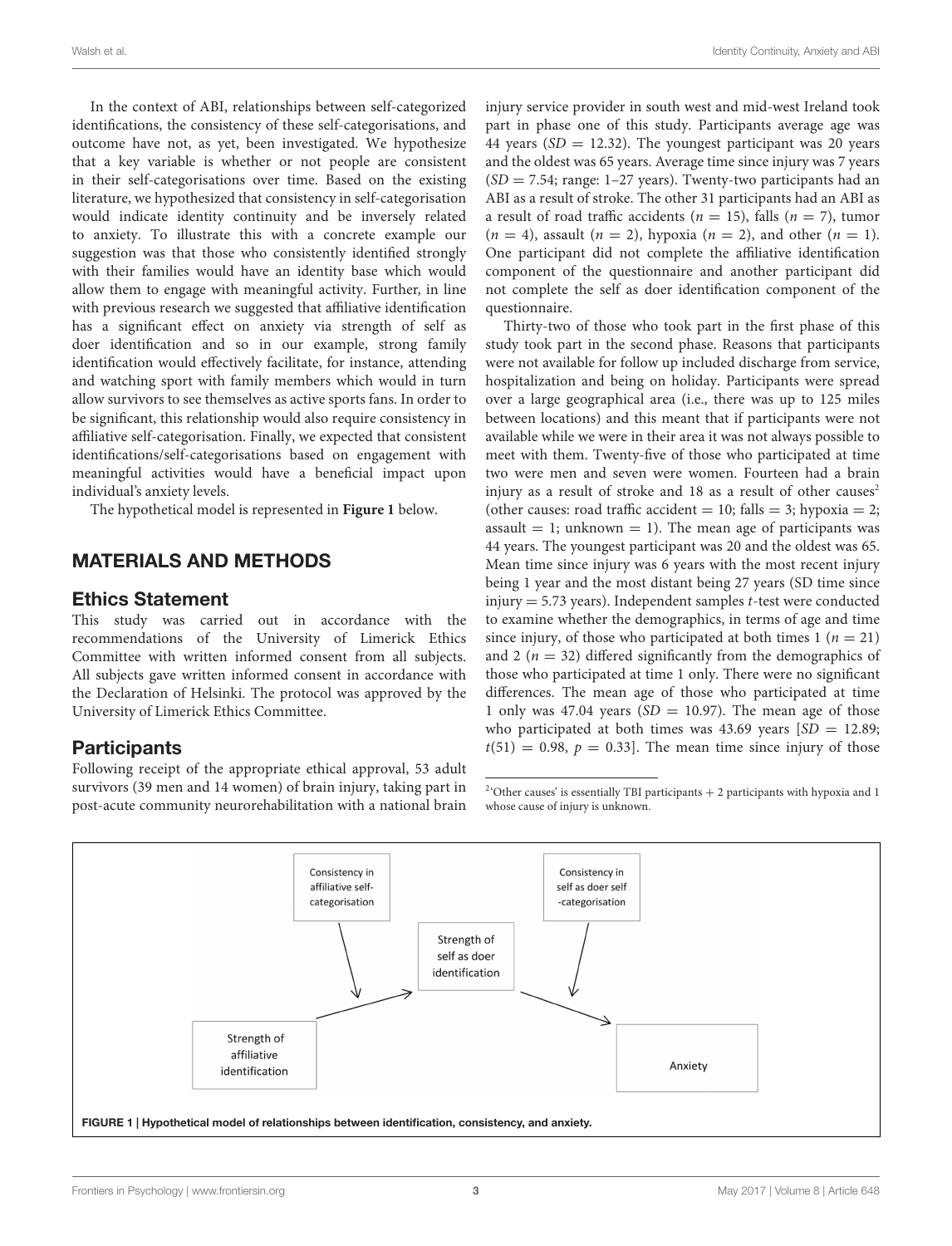who participated at time 1 only was 8.80 years  $(SD = 9.57)$ , the mean time since injury of those who participated at both time points 1 and 2 was 5.94 years  $SD = 5.73$ ;  $t(50) = 1.35$ ,  $p = 0.18$ . Gender was not significantly different between those who participated at time 1 only and those who participated at both time points,  $x^2(1, N = 53) = 0.31, p = 0.58$ . Cause of injury was not significantly different between these groups  $x^2(1, N = 53) = 0.00, p = 0.95.$ 

### Measures

#### Self-categorisation

Participants completed a 28-item identity questionnaire based on [Leach et al.'s](#page-7-0) [\(2008\)](#page-7-0) valid and reliable multicomponent model of ingroup identification. This instrument measured the strength of affiliative and self as doer identities. Self-categorized affiliative identity was established with the question 'Which group of people you belong to is most important to who you are?' Self-categorized self as doer identity was accessed via the open question 'Which of the things you do is most important to who you are?' (see Appendix 1 and Appendix 2 below).

#### Strength of Affiliative and Self as Doer Identification

The strength of identification measure comprises a 13 item questionnaire which measures group level self-investment (solidarity; satisfaction and centrality) and group level selfdefinition (individual self-stereotyping; ingroup homogeneity). In a slight change, question 7 of the original, 'Being [in-group] gives me a good feeling,' was left out because it appears to be very similar to another item 'It is pleasant to be [in-group]' and it was felt that this had the potential to cause confusion with ABI participants. A seven-point Likert scale was employed to ascertain individual item scores ( $1 = \text{Agree}$ ;  $7 =$  Disagree) as per [Leach et al.](#page-7-19) [\(2010\)](#page-7-19). All five subscales of the multicomponent model of in-group identification were summed to provide an overall measure of identity strength for both active and affiliative identity. The identity questionnaire first measured self as doer identity and then affiliative identity. Sample items include 'I feel committed to...'; 'The fact that I am....is an important part of my identity'; 'I feel glad to be...' Cronbach's  $\alpha$  for affiliative identity in-group identification = 0.81. Cronbach's α for the self as doer in-group identification questionnaire  $= 0.82$ .

#### Consistency and Variability in Self-categorisation

Self-categorized affiliative and self as doer identities were established at time 1 and time 2. Where participants chose the same identity at time 1 and time 2 participants were coded as having self-categorisation consistency (code  $= 0$ ). Where participants chose a different identity at time 1 and time 2 participants were coded as having self-categorisation inconsistency (code  $= 1$ ). This procedure was followed for both affiliative and self as doer self-categorisations.

#### Anxiety

Anxiety was measured with the anxiety subscale of the Hospital Anxiety and Depression Scale (HADS; [Zigmond and Snaith,](#page-8-0) [1983\)](#page-8-0). The anxiety subscale scale contains seven four-point items, from 0 (not present) to 3 (considerable) designed to assess anxiety (e.g., 'Worrying thoughts go through my mind') with scores of 8 or more being indicative of caseness [\(Snaith,](#page-7-20) [2003;](#page-7-20) 8 of the 32 participants in this study scored 8 or over on HADSA). The HADS scale was designed in the setting of an outpatient clinic in a general medical hospital. Many studies have since confirmed the validity of the HADS scale and it has been shown to be an instrument suited to broad application [\(Snaith,](#page-7-20) [2003\)](#page-7-20). In the present study a Cronbach's α's of 0.84 was obtained for the anxiety subscale.

### **Procedure**

Following receipt of ethical approval, data was collected across two time points with an average interval of 13 months between time 1 and time 2 data collection. The shortest individual interval between data collection time points was 8 months and the longest was 16 months  $(SD = 2.64)$ . It was explained to all participants, at both time points, that participation was optional and that they were free to withdraw at any time.

Participants were interviewed in locations most convenient for them. Data was collected by two researchers, both of whom had police clearance to engage with vulnerable participants.

### Statistical Analyses

[Hayes](#page-7-21) [\(2013\)](#page-7-21) argues that establishing relationships between variables is an important part of scientific research. [Hayes](#page-7-21) [\(2013\)](#page-7-21) also cautions that even when a relationship between variables can be established, the identification of an association does not necessarily equate to understanding. One way to improve understanding is to consider questions regarding how and when one variable might impact another. 'How' is a question of underlying process and 'when' a question pertaining to the boundary conditions of a putative association. Mediation analysis is suited to the former and moderation the latter [\(Hayes,](#page-7-21) [2013\)](#page-7-21).

The mean, standard deviation and reliability for all measures was calculated. Associations between strength of affiliative identification, strength of self as doer identification, anxiety, cause of injury, age, gender, and time since injury were investigated with correlation analysis (Pearson's r). Lastly, PROCESS model 21 [\(Hayes,](#page-7-21) [2013\)](#page-7-21), was employed to investigate whether there was a mediated relationship between strength of affiliative identification and anxiety via strength of self as doer identification that was moderated by stability of selfcategorisations. Following the guidance offered by [Hayes](#page-7-22) [\(2009\)](#page-7-22) bootstrapping to 5000 was conducted.

# RESULTS

### Preliminary Analyses

Analyses began by calculating the mean, standard deviation, and range of all variables. These along with  $t$ -test indicated that there was no significant difference between measures across time points are presented in **[Table 1](#page-4-0)**.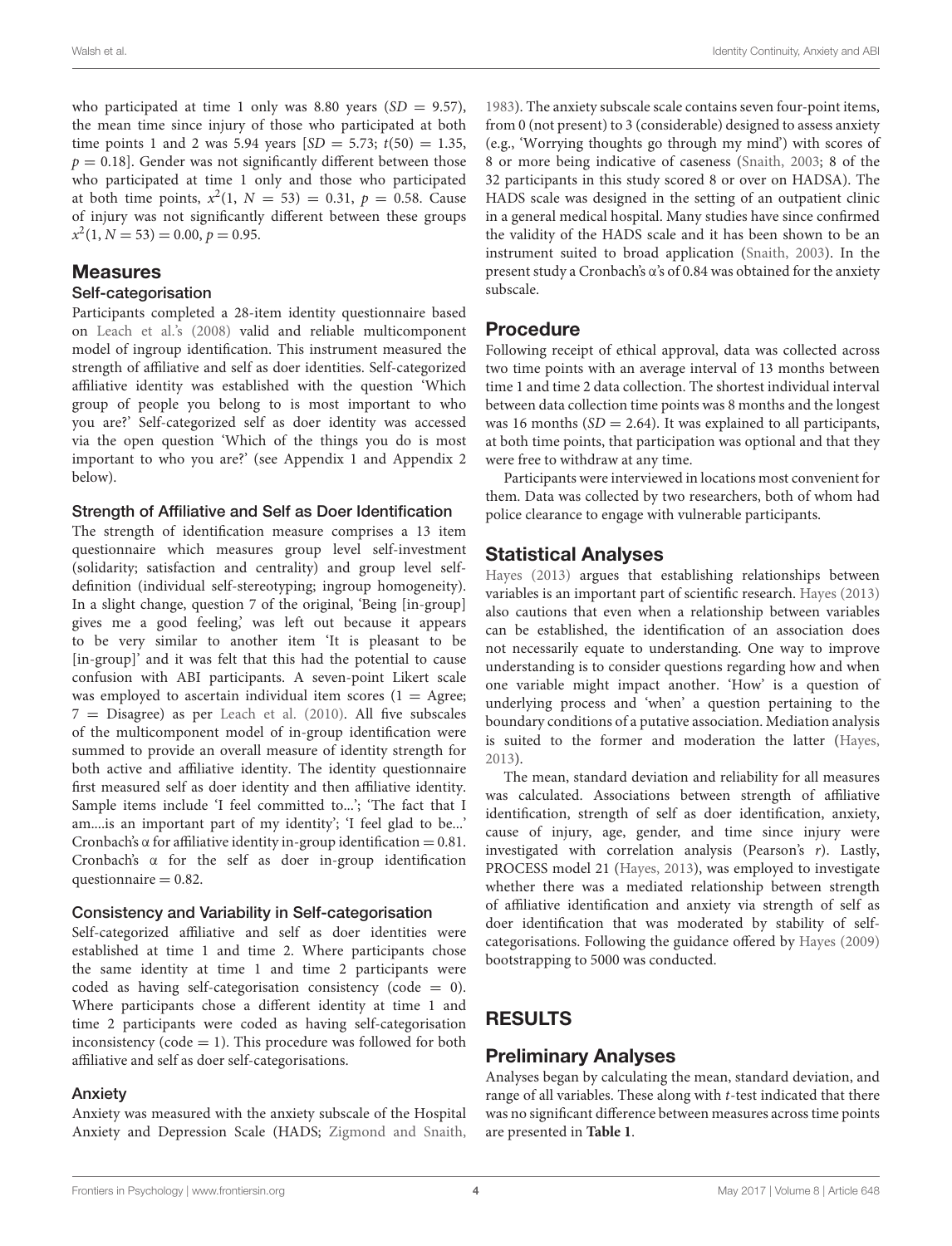|                       |       | T1 strength of<br>identification<br>affiliative | T1 strength of<br>self as doer<br>identificatio | T1 HADSA       | T2 strength of<br>identification<br>affiliative | t-test T1<br>affiliative – T2<br>affiliative | T2 strength of<br>self as doer<br>identification | t-test T1<br>$d$ oer – T2 doer | T2 HADSA           | t-test T1<br>HADSA – T2<br>HADSA |
|-----------------------|-------|-------------------------------------------------|-------------------------------------------------|----------------|-------------------------------------------------|----------------------------------------------|--------------------------------------------------|--------------------------------|--------------------|----------------------------------|
|                       | Valid | S                                               | 52                                              | 53             |                                                 |                                              |                                                  |                                |                    |                                  |
| <b><i>Mean</i></b>    |       | 82.56                                           | 75.65                                           | 6.08           | 32<br>82.41                                     |                                              | $\frac{32}{78.69}$                               |                                | 82<br>5.53<br>4.17 |                                  |
| Standard<br>deviation |       | $\frac{1}{9}$                                   | 12.37                                           | 4.5            | 8.54                                            | $t = 0.000$                                  | 10.86                                            | $t = 0.123$                    |                    | $t = 0.308$                      |
| Viinimum              |       | 57                                              | 44                                              |                | 62                                              | $p = 1.00$                                   | 56                                               | $p = 0.90$                     | $\circ$            | $p = 0.76$                       |
| Maximum               |       |                                                 | 5                                               | $\overline{1}$ | 5                                               |                                              | 5                                                |                                | $\frac{0}{1}$      |                                  |

# Associations between Identities, Demographics, and Anxiety

Analysis next proceeded to examine relationships between variables using correlation analysis (Pearson's r). Results indicated that strength of affiliative identification was significantly associated with strength of self as doer identification, and self as doer identification was significantly associated with anxiety. The demographic factors cause of injury (stroke/other) and gender (male/female) were significantly correlated with strength of affiliative identification and strength of self as doer identification respectively. Figures are presented in **[Table 2](#page-5-0)** .

# Stability and Variability in Self-categorisation

Twenty-three participants (72%) self-categorized with the same affiliative identities at time points 1 and 2. Nine participants (28%) were inconsistent in their affiliative self-categorisation from T1 to T2. Fourteen participants (44%) self-categorized with the same self as doer identities at time points 1 and 2. Eighteen participants (56%) were inconsistent in their self as doer self-categorisations at each time point. The specific self-categorisations elicited from participants are presented in Appendix 1.

Correlation analysis indicated that for those participants whose self-categorized affiliative identities were consistent across time there was a significant correlation between strength of affiliative and self as doer identities:  $r = 0.647$ ,  $p = 0.00$ ,  $N = 23$ ; for those whose affiliative identities were inconsistent there was no significant correlation between affiliative and active identities:  $r = -0.045, p = 0.909, N = 9.$ 

Analysis indicated a significant correlation between strength of self as doer identification and anxiety,  $r = -0.66$ ,  $p = 0.00$ ,  $N = 18$ , for those whose self-categorized self as doer identification was inconsistent across time. In contrast, there was no significant correlation between strength of self as doer identification and anxiety for those whose self-categorized active identifications were consistent:  $r = 0.01$ ,  $p = 0.73$ ,  $N = 14$ .

<span id="page-4-0"></span>Moderated mediation analysis was conducted [using PROCESS model 21 [\(Hayes](#page-7-21) , [2013\)](#page-7-21) and SPSS v.21]. Confidence intervals were set at 99%. The model controlled for gender and cause of injury (because as illustrated in the associations between identities, demographics, and anxiety section above, gender and cause of injury were significantly related to strength of identification in the preliminary analysis). There was a significant conditional indirect effect of affiliative identification on anxiety when there was consistency in affiliative self-categorisation and inconsistency in self as doer self-categorisation  $B = -0.29$ ,  $SE = 0.10$ , 99%CI  $[-0.58, -0.02]$  (see **[Figure 2](#page-5-1)**). In contrast, where there was consistency in both affiliative self-categorisation and self as doer self-categorisation the indirect effect of strength of affiliative identification on anxiety was not significant:  $B = -0.03$ ,  $SE = 0.14$ , 99%CI [-0.43, 0.32]. Amongst those for whom there was inconsistency in affiliative self-categorisation and consistency in self as doer self-categorisation the indirect effect of strength of affiliative identification on anxiety was not significant: *B* = 0.01, *SE* = 0.13, 99%CI [-0.50, 0.46].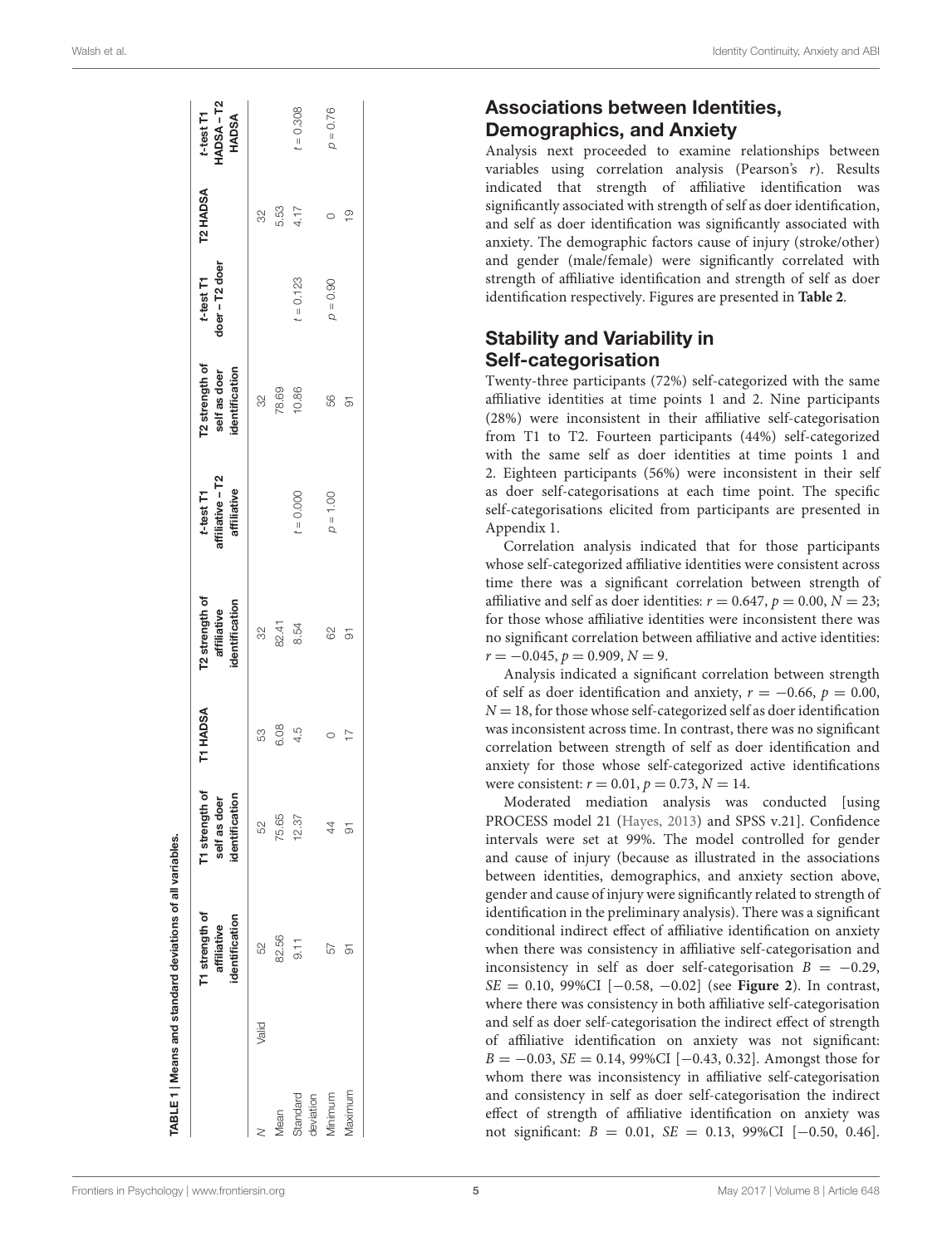|                                         |                          | <b>Affiliative</b>   | Self as doer | Anxiety  | Cause of iniury | Age       | Gender   | Time since injury |
|-----------------------------------------|--------------------------|----------------------|--------------|----------|-----------------|-----------|----------|-------------------|
| Strength of affiliative identification  | $\overline{\phantom{m}}$ |                      | $0.54*$      | $-0.04$  | $-0.29*$        | 0.16      | 0.08     | $-0.03$           |
| Strength of self as doer identification | $\overline{\phantom{m}}$ | $0.50**$             |              | $-0.32*$ | $-0.19$         | 0.19      | $-0.32*$ | $-0.06$           |
| Anxiety                                 | $\qquad \qquad$          | 0.11                 | $-0.36*$     |          | $-0.03$         | $-0.07$   | 0.23     | 0.04              |
| Cause of injury                         |                          | $-0.34$ <sup>†</sup> | $-0.23$      | 0.14     |                 | $-0.58**$ | $-0.19$  | $0.29*$           |
| Age                                     | $\overline{\phantom{m}}$ | 0.15                 | 0.13         | $-0.05$  | $-0.73**$       |           | $-0.11$  | 0.14              |
| Gender                                  |                          | 12                   | $-0.25$      | 0.06     | $-0.14$         | 0.13      |          | $-0.10$           |
| Time since injury                       | -                        | 0.01                 | $-0.09$      | 0.14     | 0.27            | 0.03      | $-0.06$  |                   |
|                                         |                          |                      |              |          |                 |           |          |                   |

<span id="page-5-0"></span>TABLE 2 | Correlations between identification, anxiety and demographic variables (time 1 correlations are above the diagonal and time 2 correlations below).

∗∗Correlation is significant at the 0.01 level (two-tailed); <sup>∗</sup>correlation is significant at the 0.05 level (two-tailed); †correlation < 0.06.



<span id="page-5-1"></span>Similarly, with inconsistency in both affiliative and self as doer self-categorisations the indirect effect of strength of affiliative identification on anxiety was not significant:  $B = 0.04$ ,  $SE = 0.27$ , 99% CI [−0.716, 1.16].

The direct effect of strength of affiliative identification on anxiety was not significant  $B = 0.21$ ,  $SE = 0.09$ , 99% CI [−0.05, 0.47].

PROCESS does not generate standardized coefficient figures where covariates are included in the model. The overall model fit was  $R^2 = 0.47$ ,  $p = 0.02$ . Results indicate a significant conditional indirect effect of affiliative identification on anxiety when there was consistency in affiliative self-categorisation and inconsistency in self as doer self-categorisation  $B = -0.29$ ,  $SE = 0.10$ , 99% CI  $[-0.58, -0.02]$ .

# **DISCUSSION**

These results were a surprise to us. We had expected to find consistency of identification in terms of relationships between both affiliative and 'self as doer' identity types and anxiety was the significant pathway. Instead, we found that the significant identity combination was consistency of identification regarding affiliative identity and inconsistency of identification regarding 'self as doer.' How can we explain these findings?

Beginning with affiliative identities: results of the present study indicate that identification with the groups that ABI survivors belong to, groups such as family, constitute a base from which individuals can construct self as doer identities. This finding is consistent with the social identity approach advocated by [Haslam et al.](#page-7-12) [\(2009\)](#page-7-12) that builds on the self-categorisation theorizing of [Turner](#page-7-23) [\(1982\)](#page-7-23) who suggested that social identities are a resource that makes group behavior possible. The applied social identity approach recently propounded by [Haslam](#page-7-13) [\(2014\)](#page-7-13) suggests that when people are severely incapacitated, in situations such as that pertaining after ABI, the groups that they belong to constitute a resource that can contribute to sustaining them. Family is perhaps the most obvious example but clubs, communities and social circles also offer resources with the capacity to contribute perceptions of consistency and maintain individuals in times of acute stressors such as ABI. The results of the present study are supportive of the idea that belonging to groups offers a basis from which individuals can engage with meaningful functional activities that then become internalized as identities [\(Douglas,](#page-7-18) [2012\)](#page-7-18). Strongly identifying with the groups they belong to and being consistent in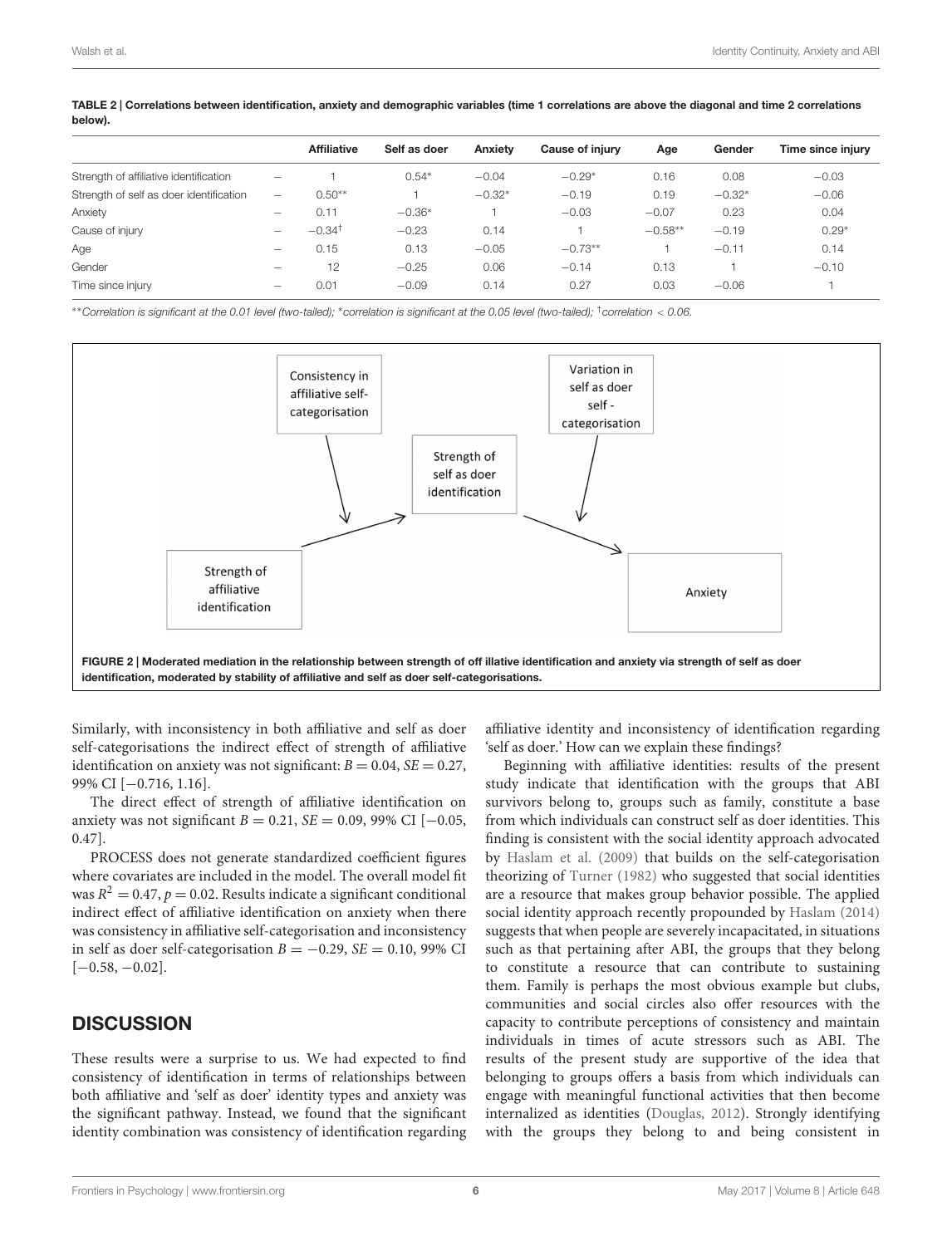that self-categorisation were related to lower levels of anxiety amongst those who participated in this study. This much was predicted.

However, the next finding was not predicted. The indirect pathway from affiliative identification to anxiety was significant for those who reported different self as doer identities across times 1 and 2. It was not significant for those who were consistent across time points in their self as doer self-categorisations. We had predicted that this mediated aspect of the relationship between strength of self as doer identification and anxiety would be moderated such that the relationship would be significant for those with consistent self as doer self-categorisations. This is not what was found. The data indicated that the relationship between strength of self as doer identification was significant for those whose self-categorisations were inconsistent.

One way to make sense of this finding is to reflect on our language. We thought we were observing 'inconsistency' – perhaps what we were observing was 'flexibility' of identification. Could it be that those with the support provided by consistent affiliative identification had a more flexible range of 'self as doer' identifications available to them and were thus 'better' in terms of outcome? This may be because the use of alternative self as doer identifications evidences adjustment and flexibility in self-categorisation. Strength of self as doer self-categorisation mattered, in this instance, only for those participants who reported different self as doer identities at each time point. For this group of people there was a significant negative relationship between self as doer identification and anxiety: the stronger their self as doer identity the less anxious they were likely to be. We argue that an explanation for this may be as follows: in parallel with understanding the importance of collective identification across time, [Haslam et al.](#page-7-4) [\(2008\)](#page-7-4) emphasized the significance of multiple identifications for psychological well-being after stroke. [Haslam et al.](#page-7-4) [\(2008\)](#page-7-4) have shown that belonging to multiple social groups following stroke is a better predictor of psychological well-being than reported cognitive difficulties or than pre-injury group memberships. [Iyer et al.](#page-7-24) [\(2009\)](#page-7-24) presented findings that show compatibility between old and new identities and that having multiple group memberships increases the likelihood that individuals will identify with new groups at a time of major upheaval or change in their lives. Importantly, [Iyer et al.](#page-7-24) [\(2009\)](#page-7-24) also demonstrated that identification with a new group can buffer individuals from the negative effects of change on psychological well-being. Stability and multiplicity regarding identity are thus both relatively well-established as important to well-being after ABI. It seems that the findings of this study may reflect the importance of both and that the results go some way toward accounting for stability and multiplicity through distinct identity sub-types. Stability was required in order for affiliative identities to exert a significant effect and variability in self as doer identities was required for them to exert a significant effect.

[Haslam](#page-7-13) [\(2014\)](#page-7-13) argues that groups and social identities matter. In the context of post-acute ABI survivors, the results of this study support Haslam's position. [Gracey and Ownsworth](#page-7-25) [\(2012\)](#page-7-25) focused on processes involved in survivor's capacity to internalize an adaptive and coherent post-injury identity

and found that engagement in meaningful activities with which individuals identify contributes to emotional adjustment. Again, the present study supports the position advocated by Gracey and Ownsworth. What the present study adds to these studies is the understanding that identifications with different identity sub-types, and the stability of these identifications, are a significant factor requiring consideration. It is our hope that the findings presented herein might serve to inform clinical practice and stimulate further research. In this regard, some additional suggestions advanced by [Haslam](#page-7-13) [\(2014\)](#page-7-13) are especially salient. First, the power of social identity can be unlocked by working with rather than against it. We suggest that the concepts of affiliative and self as doer identities might offer the basis for interventions designed around, and working with, the understandings that people have of themselves following ABI. We have provided evidence that continuity of belonging and multiplicity of doing identities are associated with lower levels of anxiety and we hope that this finding will constitute a basis for future research both by ourselves and others. [Haslam](#page-7-13) [\(2014\)](#page-7-13) also argues that social identities must be made to matter. This suggestion raises intriguing possibilities in the context of ABI rehabilitation. [Haslam](#page-7-13) [\(2014\)](#page-7-13) suggests that it is possible to work with individuals in such a fashion as to transform abstract notions of 'us' into lived experience. Participation in meaningful activities, as suggested by [Gracey and Ownsworth](#page-7-25) [\(2012\)](#page-7-25), and others [\(Gracey et al.,](#page-7-17) [2008;](#page-7-17) [Douglas,](#page-7-18) [2012\)](#page-7-18) may be one avenue via which this end can be achieved. Provision of structured, meaningful activities in groups organized by rehabilitation service providers is one practical example of the type of facilitated identification with activity advocated by researchers including [Douglas](#page-7-18) [\(2012\)](#page-7-18) and [Gracey and Ownsworth](#page-7-25) [\(2012\)](#page-7-25) and supported by the results of the present study. Again, we hope that the distinction between identity sub-types that has been evidenced in this study might offer a point of embarkation for the development of practical interventions that might further develop and apply this insight.

# Limitations

The size of the sample presented in this study small and it is difficult to generalize from such a limited and apparently heterogeneous sample. The influence of cognitive impairment was not taken into account and it is possible that a lack of insight impacted the results in ways we have not considered. Another important factor that should be attended to in future research is disability. Additionally, were predominantly white, male, and Irish. This raises the question of culture – are cultural factors playing a 'hidden hand' in the dynamics that correlational analysis identified?

# **CONCLUSION**

In sum, our results suggest that in the context of postacute neurorehabilitation social identity theorizing, a social neuropsychological approach [\(Haslam et al.,](#page-7-4) [2008;](#page-7-4) [Gracey](#page-7-25) [and Ownsworth,](#page-7-25) [2012\)](#page-7-25) is 'good.' It offers predictive and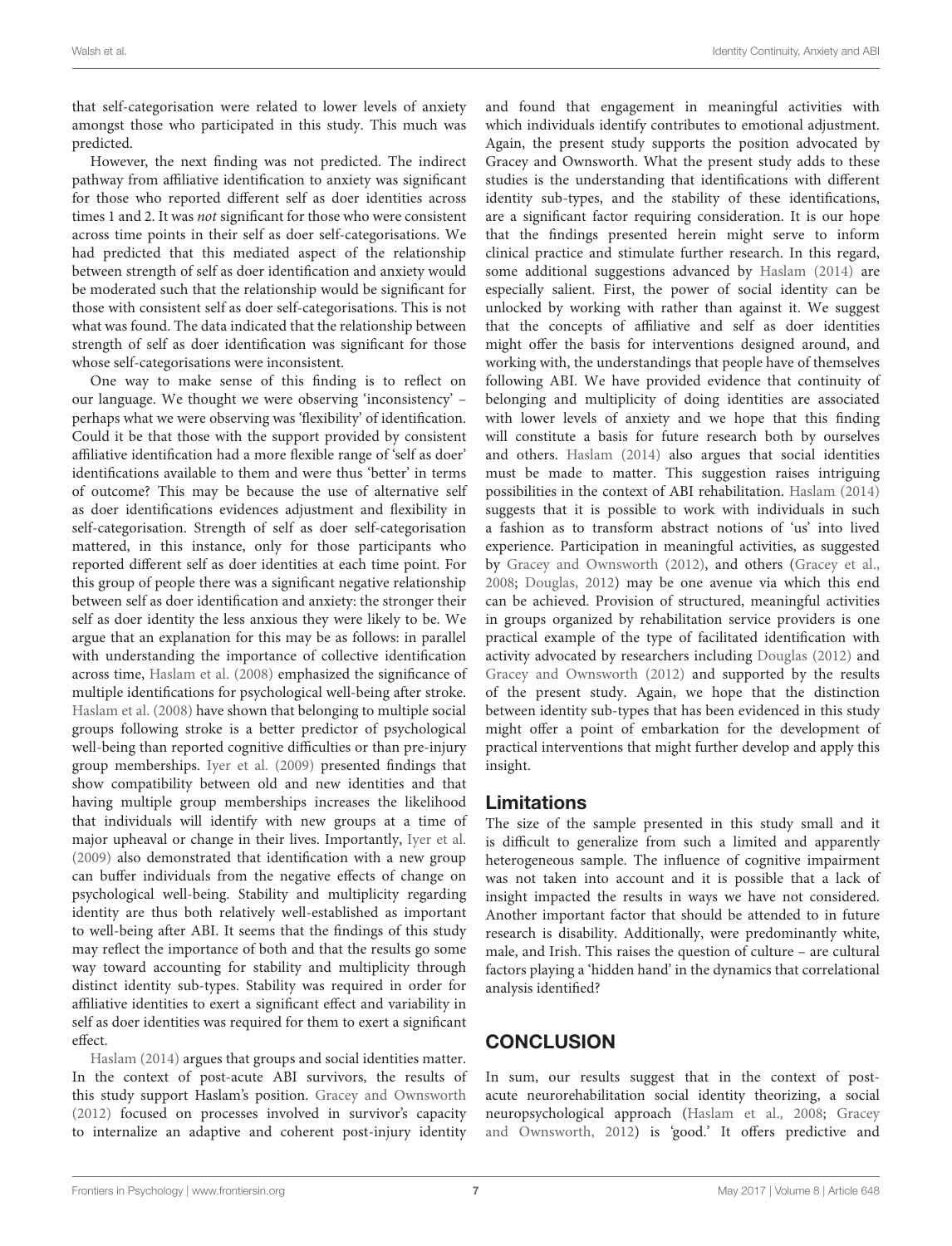practical utility. [Haslam](#page-7-13) [\(2014\)](#page-7-13), one of the principal drivers of contemporary social identity theorizing, quotes [Lewin'](#page-7-26)s [\(1951\)](#page-7-26) dictum that 'there is nothing as practical as a good theory.' If Lewin, and Haslam, are correct (and we suggest that they are), it is incumbent upon clinicians and researchers alike to explore innovative ways of making the type of theoretically informed social neuropsychological approach advocated by [Haslam et al.](#page-7-4) [\(2008\)](#page-7-4), [Gracey and Ownsworth](#page-7-25) [\(2012\)](#page-7-25), and others practical through application. [Morse](#page-7-27) [\(1997\)](#page-7-27) suggest that identity discontinuity and threat to integrity is central to the experience of illness. We suggest that identifying with the group that ABI survivors belong to and participation in meaningful activities can contribute to a sense of shared social identity, the experience of personal continuity, integrity and wholeness in survivors of ABI. It is

# **REFERENCES**

- <span id="page-7-14"></span>Ashmore, R. D., Deaux, K., and McLaughlin-Volpe, T. (2004). An organizing framework for collective identity: articulation and significance of multidimensionality. Psychol. Bull. 130, 80–114. [doi: 10.1037/0033-2909.](https://doi.org/10.1037/0033-2909.130.1.80) [130.1.80](https://doi.org/10.1037/0033-2909.130.1.80)
- <span id="page-7-5"></span>Bowen, C., Yeates, G., and Palmer, S. (2010). A Relational Approach to Rehabilitation: Thinking about Relationships after Brain Injury. London: Karnac.
- <span id="page-7-6"></span>Cantor, J. B., Ashman, T. A., Schwartz, M. E., Gordon, W. A., Hibbard, M. R., Brown, M., et al. (2005). The role of self-discrepancy theory in understanding post traumatic brain injury affective disorders: a pilot study. J. Head Trauma Rehabil. 20, 527–543. [doi: 10.1097/00001199-200511000-](https://doi.org/10.1097/00001199-200511000-00005) [00005](https://doi.org/10.1097/00001199-200511000-00005)
- <span id="page-7-18"></span>Douglas, J. M. (2012). "Social linkage, self-concept, and well-being after severe traumatic brain injury," in The Social Cure: Identity, Health and Well-Being, eds J. Jetten, C. Haslam, and S. A. Haslam (Hove: Psychology Press), 237–254.
- <span id="page-7-25"></span>Gracey, F., and Ownsworth, T. (2012). "The experience of self in the world," in The Social Cure: Identity, Health and Well-Being, eds J. Jetten, C. Haslam, and S. A. Haslam (Hove: Psychology Press), 273–295.
- <span id="page-7-17"></span>Gracey, F., Palmer, S., Rous, B., Psaila, K., Shaw, K., O'Dell, J., et al. (2008). "Feeling part of things": personal construction of self after brain injury. Neuropsychol. Rehabil. 18, 627–650. [doi: 10.1080/09602010802041238](https://doi.org/10.1080/09602010802041238)
- <span id="page-7-4"></span>Haslam, C., Holme, A., Haslam, S. A., Iyer, A., Jetten, J., and Williams, W. H. (2008). Maintaining group memberships: social identity continuity predicts well-being after stroke. Neuropsychol. Rehabil. 18, 671–691. [doi: 10.1080/](https://doi.org/10.1080/09602010701643449) [09602010701643449](https://doi.org/10.1080/09602010701643449)
- <span id="page-7-13"></span>Haslam, S. A. (2014). Making good theory practical: five lessons for an applied social identity approach to challenges of organizational, health, and clinical psychology. Br. J. Soc. Psychol. 53, 1–20. [doi: 10.1111/bjso.](https://doi.org/10.1111/bjso.12061) [12061](https://doi.org/10.1111/bjso.12061)
- <span id="page-7-12"></span>Haslam, S. A., Jetten, J., Postmes, T., and Haslam, C. (2009). Social identity, health and well-being: an emerging agenda for applied psychology. Appl. Psychol. Int. 58, 1–23. [doi: 10.1111/j.1464-0597.2008.00379.x](https://doi.org/10.1111/j.1464-0597.2008.00379.x)
- <span id="page-7-7"></span>Haslam, S. A., Reicher, S. D., and Platow, M. J. (2011). The New Psychology of Leadership: Identity, Influence and Power. Hove: Psychology Press.
- <span id="page-7-22"></span>Hayes, A. F. (2009). Beyond Baron and Kenny: statistical mediation analysis in the new millennium. Commun. Monogr. 76, 408–420. [doi: 10.1080/](https://doi.org/10.1080/03637750903310360) [03637750903310360](https://doi.org/10.1080/03637750903310360)
- <span id="page-7-21"></span>Hayes, A. F. (2013). Introduction to Mediation, Moderation, and Conditional Process Analysis: A Regression-Based Approach. New York, NY: The Guilford Press.
- <span id="page-7-24"></span>Iyer, A., Jetten, J., Tsivrikos, D., Postmes, T., and Haslam, S. A. (2009). The more (and the more compatible) the merrier: multiple group memberships and identity compatibility as predictors of adjustment after life transitions. Br. J. Soc. Psychol. 48, 707–733. [doi: 10.1348/014466608X397628](https://doi.org/10.1348/014466608X397628)

our hope the research presented herein might contribute to this end.

# AUTHOR CONTRIBUTIONS

All authors listed have made substantial, direct and intellectual contributions to the work, and approved it for publication.

# SUPPLEMENTARY MATERIAL

The Supplementary Material for this article can be found online at: [http://journal.frontiersin.org/article/10.3389/fpsyg.](http://journal.frontiersin.org/article/10.3389/fpsyg.2017.00648/full#supplementary-material) [2017.00648/full#supplementary-material](http://journal.frontiersin.org/article/10.3389/fpsyg.2017.00648/full#supplementary-material)

- <span id="page-7-1"></span>Jones, J. M., Haslam, S. A., Jetten, J., Williams, W. H., Morris, R., and Saroyan, S. (2011). That which doesn't kill us can make us stronger (and more satisfied with life): the contribution of personal and social changes to well-being after acquired brain injury. Psychol. Health 26, 353–369. [doi: 10.1080/08870440903](https://doi.org/10.1080/08870440903440699) [440699](https://doi.org/10.1080/08870440903440699)
- <span id="page-7-19"></span>Leach, C. W., Mosquera, P. M., Vliek, M. L., and Hirt, E. (2010). Group devaluation and group identification. J. Soc. Issues 66, 535–552. [doi: 10.1111/j.1540-4560.](https://doi.org/10.1111/j.1540-4560.2010.01661.x) [2010.01661.x](https://doi.org/10.1111/j.1540-4560.2010.01661.x)
- <span id="page-7-0"></span>Leach, C. W., Zomeren, M. V., Zebel, S., Vliek, M. L., Pennekamp, S. F., Doosje, B., et al. (2008). Group-level self-definition and self-investment: a hierarchical (multicomponent) model of in-group identification. J. Pers. Soc. Psychol. 95, 144–165. [doi: 10.1037/0022-3514.95.1.144](https://doi.org/10.1037/0022-3514.95.1.144)
- <span id="page-7-26"></span>Lewin, K. (1951). Field Theory in Social Science: Selected Theoretical Papers, ed. D. Cartwright. New York, NY: Harper & Row.
- <span id="page-7-27"></span>Morse, J. M. (1997). Responding to threats to integrity of self. ANS Adv. Nurs. Sci. 19, 21–36. [doi: 10.1097/00012272-199706000-00003](https://doi.org/10.1097/00012272-199706000-00003)
- <span id="page-7-2"></span>Ponsford, J., Draper, K., and Schonberger, M. (2008). Functional outcome 10 years after traumatic brain injury: its relationship with demographic, injury severity, and cognitive and emotional status. J. Int. Neuropsychol. Soc. 14, 233–242. [doi: 10.1017/S1355617708080272](https://doi.org/10.1017/S1355617708080272)
- <span id="page-7-10"></span>Reicher, S., Spears, R., and Haslam, S. A. (2010). "The Social Identity Approach in Social Psychology," in The Sage Handbook of Identities, eds M. Wetherell and C. Talpede Mohanty (London: Sage Publications).
- <span id="page-7-15"></span>Sani, F., Bowe, M., and Herrera, M. (2008). Perceived collective continuity and social well-being: exploring the connections. Eur. J. Soc. Psychol. 38, 365–374. [doi: 10.1002/ejsp.461](https://doi.org/10.1002/ejsp.461)
- <span id="page-7-3"></span>Secrest, J. S., and Zeller, R. (2003). Measuring continuity and discontinuity following stroke. J. Nurs. Scholarsh. 35, 243–247. [doi: 10.1111/j.1547-5069.2003.](https://doi.org/10.1111/j.1547-5069.2003.00243.x) [00243.x](https://doi.org/10.1111/j.1547-5069.2003.00243.x)
- <span id="page-7-16"></span>Simon, B. (2004). Identity in Modern Society: A Social Psychological Perspective. Malden, MA: Blackwell Publisher. [doi: 10.1002/9780470773437](https://doi.org/10.1002/9780470773437)
- <span id="page-7-20"></span>Snaith, R. P. (2003). The hospital anxiety and depression scale. Health Qual. Life Outcomes 1, 1–4. [doi: 10.1186/1477-7525-1-29](https://doi.org/10.1186/1477-7525-1-29)
- <span id="page-7-8"></span>Tajfel, H. (1982). Social Identity and Intergroup Relations. Cambridge: Cambridge University Press.
- <span id="page-7-23"></span>Turner, J. C. (1982). "Towards a cognitive redefinition of the social group," in Social Identity and Intergroup Relations, ed. H. Tajfel (Cambridge: Cambridge University Press), 15–40.
- <span id="page-7-9"></span>Walsh, R. S., Fortune, D. G., Gallagher, S., and Muldoon, O. T. (2012). Acquired brain injury: combining social psychological and neuropsychological perspectives. Health Psychol. Rev. 8, 458–472. [doi: 10.1080/17437199.2012.](https://doi.org/10.1080/17437199.2012.733914) [733914](https://doi.org/10.1080/17437199.2012.733914)
- <span id="page-7-11"></span>Walsh, R. S., Muldoon, O. T., Gallagher, S., and Fortune, D. G. (2014). Affiliative and "self-as-doer" identities: relationships between social identity, social support, and emotional status amongst survivors of acquired brain injury (ABI). Neuropsychol. Rehabil. 25, 555–573. [doi: 10.1080/09602011.2014.](https://doi.org/10.1080/09602011.2014.993658) [993658](https://doi.org/10.1080/09602011.2014.993658)